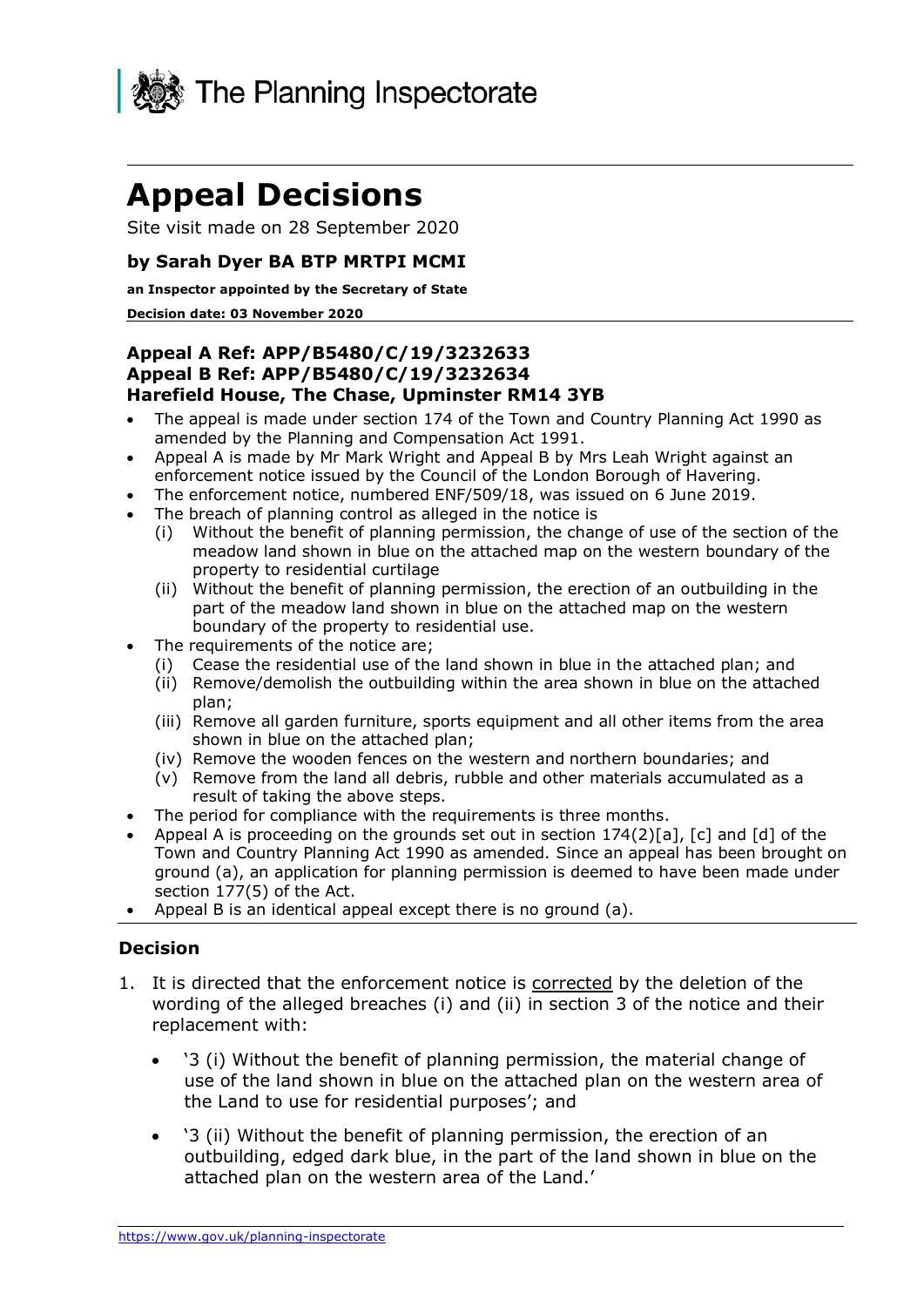- 2. The appeals on ground (d) are allowed in so far as they relate to the outbuilding edged dark blue, in the part of the land shown in blue on the attached plan on the western area of the Land, and it is directed that the notice is varied by the deletion of the alleged breach (ii) in section 3 of the notice (as corrected) and the deletion of requirement (ii) in section 5 of the notice.
- 3. It is also directed that the enforcement notice is varied by the deletion of the wording of requirement (iv) in section 5 and its replacement with 'Remove the wooden fences along the northern side of the land shown in blue on the attached plan on the western area of the Land; and' and renumbering the requirement (iii).
- 4. It is directed that the enforcement notice is varied to renumber requirement 5 (iii) as 5 (ii) and 5 (v) as 5 (iv).
- 5. The appeals are dismissed and the enforcement notice is upheld, as corrected and varied insofar as it relates to the land shown in blue on the attached plan and in Appeal A (APP/B5480/C/19/3232633) planning permission is refused in respect of the material change of use of the land to use for residential purposes at Harefield House, The Chase, Upminster RM14 3YB on the application deemed to have been made under section 177(5) of the 1990 Act as amended.

# **Procedural Matters**

 6. The appellants have not submitted their appeals on the basis of ground (f), which is that the steps required by the notice to be taken are excessive. However, they have addressed this ground in their submissions in relation to the removal of fences on the western and northern boundaries, and I have considered it below.

# **The Notice**

- 7. Breach 3 (i) refers to change of use to residential curtilage, however curtilage defines an area of land in relation to a building and not a use of land. Therefore, I shall correct the notice to refer to 'change of use…for residential purposes'. It is clear from the submission that the parties are aware what the breaches are and neither the Council nor the appellant would be prejudiced by my determining the appeals with reference to breach 3 (i) as corrected.
- 8. The appellants say that the land shown blue on the plan attached to the notice (the blue land) and referred to in the breach 3 (i) has never been used as meadow land. Consequently, they consider that the actual change of use which has occurred is from use class B8 (storage and distribution). The Council disputes this. However, it is not necessary for the notice to state what the material change of use is from and I can correct the notice by removing the reference to the 'section of the meadow', to address this point in dispute. For consistency I shall also remove the word 'meadow' from breach 3 (ii).
- 9. Breach 3 (ii) also includes the phrase 'to residential use' which is superfluous as this breach clearly relates to the erection of an outbuilding not to any change of use to residential use.
- 10. The position of the outbuilding referred to in breach 3 (ii) is edged dark blue on the site plan but is not identified in this way in the wording of the breach. I will therefore correct breach 3 (ii) to identify the outbuilding as edged dark blue. I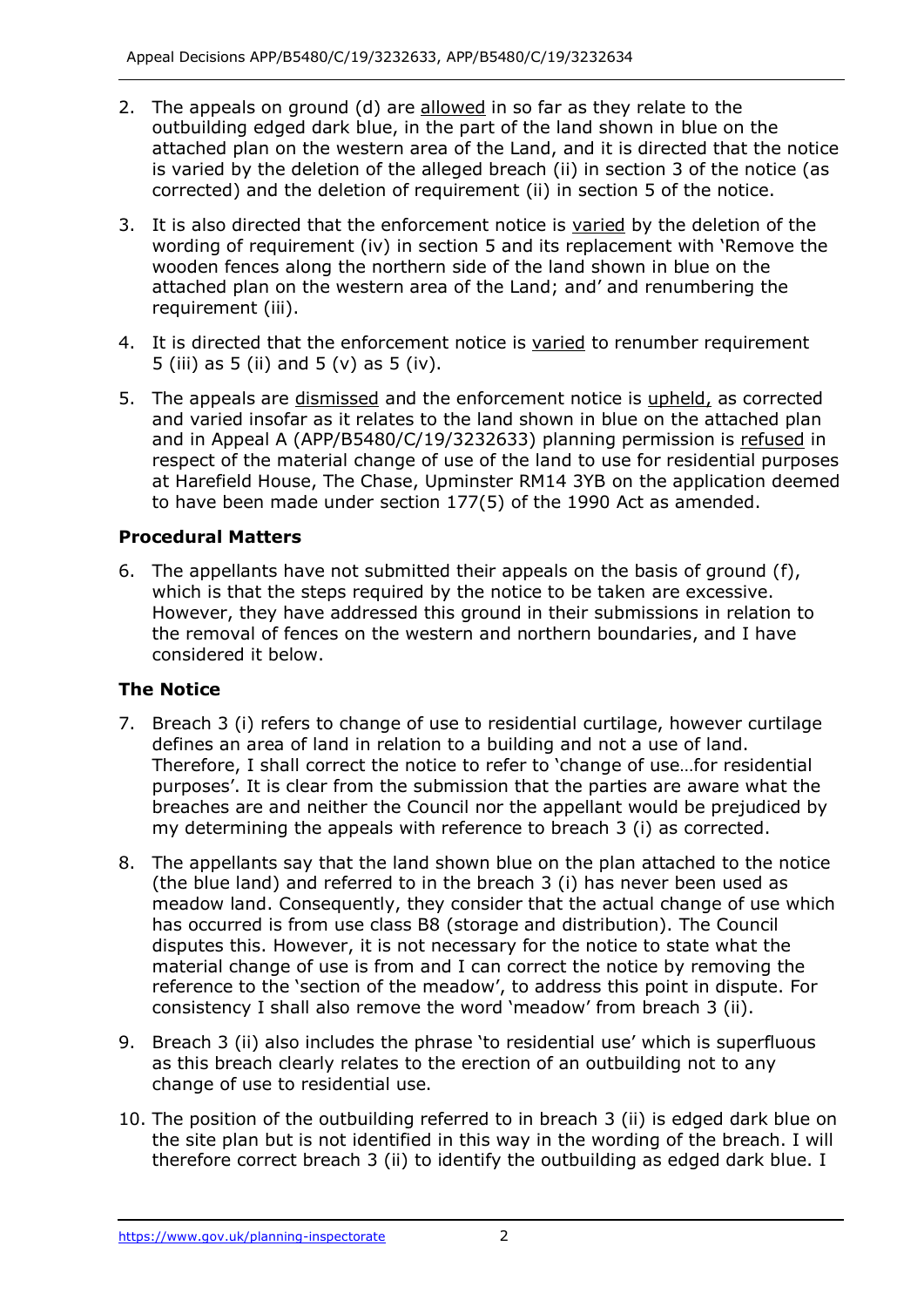will also correct the text of the breach to replace the words 'map' with 'plan' as this is an accurate description of the document which is attached to the notice.

- 11. Following my corrections, the breaches of planning permission which are alleged in the notice are:
	- (i) Without the benefit of planning permission, the material change of use of the land shown in blue on the attached plan on the western area of the Land to use for residential purposes.
	- (ii) Without the benefit of planning permission, the erection of an outbuilding, edged dark blue, in the part of the land shown in blue on the attached plan on the western area of the Land.

# **Ground (c) (Appeals A and B)**

- 12. An appeal on ground (c) is on the basis that the matters alleged in the notice do not constitute a breach of planning control. This is a legal ground of appeal and the onus of proof lies with the appellants. The standard of proof is the balance of probabilities.
- 13. The appellants argue that the fences which must be removed under requirement (iv) of section 5 of the notice benefit from permitted development rights under Class A of Part 2 of Schedule 2 of the Town and Country Planning (General Permitted Development) Order (the GDPO). They also consider that were imposed on the planning permission for Harefield House (Council Ref. these rights have not been removed, in relation to fences, by conditions which P1401.11).
- 14. An appeal under ground (c) relates to the allegation as set out in the notice, which in this case does not refer to the erection of the fences. Therefore, the status of the fence is not relevant and as the appellants have not submitted any evidence that the matters alleged i.e. the material change of use for residential purposes and erection of an outbuilding in the notice do not constitute a breach of planning control, the appeal fails under ground (c).
- 15. S173(5) of the Planning Act 1990 (the Act) gives the power to require alteration or removal of works for the purpose of remedying the breach and development. In this case, even if the fences had been referred to in the allegation and were found to be permitted development, if it can be shown that they have facilitated the change of use, then they can be included as requirements of the notice. I have dealt with this matter under ground (f) this power extends to works which on their own might constitute permitted below.
- 16. For the reasons set out above the appeals under ground (c) fail.

# **Ground (d) (Appeals A and B)**

- 17. The appellants submissions on ground (d) relate to the erection of the outbuilding only.
- 18. An appeal on ground (d) is on the basis that, at the date when the notice was issued, no enforcement action could be taken in respect of any breach of planning control which may be constituted by those matters. This is a legal ground of appeal and the onus of proof lies with the appellant. The standard of proof is the balance of probabilities.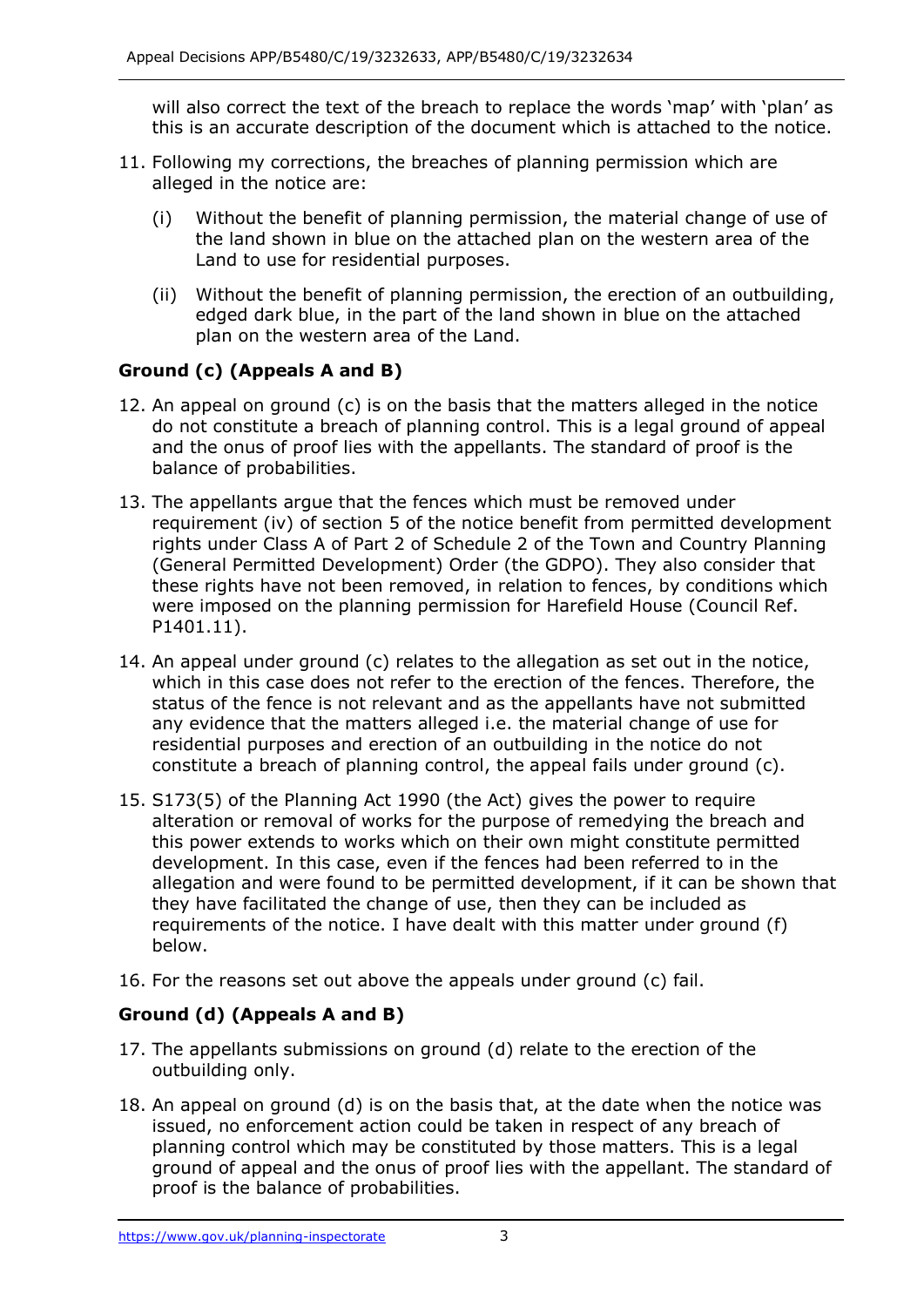- 19. This ground of appeal assumes that at some stage there has been a breach of planning control, but that it is immune from enforcement, having subsisted for a four-year period in the case of operational development such as the erection of an outbuilding.
- 20. The Council refers to an enforcement notice which was served on 24 August 2018 (the 2018 notice) and considers that on the basis of that notice the four year period runs from 24 August 2014. Whilst the Council says that the 2018 notice related to similar breaches of various control, I do not have a copy of this notice and cannot be sure that it included the allegation relating to the outbuilding. Also, the status of the 2018 notice is not clear. Consequently, I have taken the relevant date to be 6 June 2015 which is 4 years before the service of the enforcement notice which is the subject of this appeal.
- 21. The appellants have provided a statutory declaration from Mr Mark Wright, who is one of the appellants. Mr Wright says that the outbuilding was in place prior to his purchase of Harefield House on 19 September 2014. They have also submitted sales particulars for the house which are undated but which it is reasonable to assume were published before the house was purchased by the appellants. The written particulars do not refer specifically to the outbuilding but there is a structure behind the house on photographs in the document which appears to be in the same position as the outbuilding to which the notice relates. The appellants have also submitted plans dated 23 June 2014, 29 July 2014 and 14 August 2014 which were connected to their purchase of the house and which all show the outbuilding in situ.
- 22. On the other hand, the Council refers to the dates of the Google streetview extract provided by the appellant from August 2012 and the sales particulars from 2014 as failing to demonstrate when the outbuilding was substantially provided by the appellants or provide any certainty that the outbuilding had not been erected on 6 June 2015 or in fact the earlier date of 24 August 2014 which the Council has referred to. complete. In itself this information does not contradict the other evidence
- 23. Taking all of this evidence together I find that the appellants have demonstrated that the outbuilding has been in place for four years. There is no evidence before me to establish that the outbuilding was not complete on or before 6 June 2015. Therefore, on the balance of probabilities I find the case presented by the appellants shows that the outbuilding has been in situ for more than four years prior to the date when the notice was issued and, on this basis, it is immune from enforcement action.
- 24. For the reasons set out above the appeals under ground (d) succeed, in so far as they relate to breach 3 (ii) being the erection of an outbuilding.
- 25. In the light of my findings I will vary the notice by the deletion of the breach of planning control 3 (ii) and the associated requirement 5 (ii).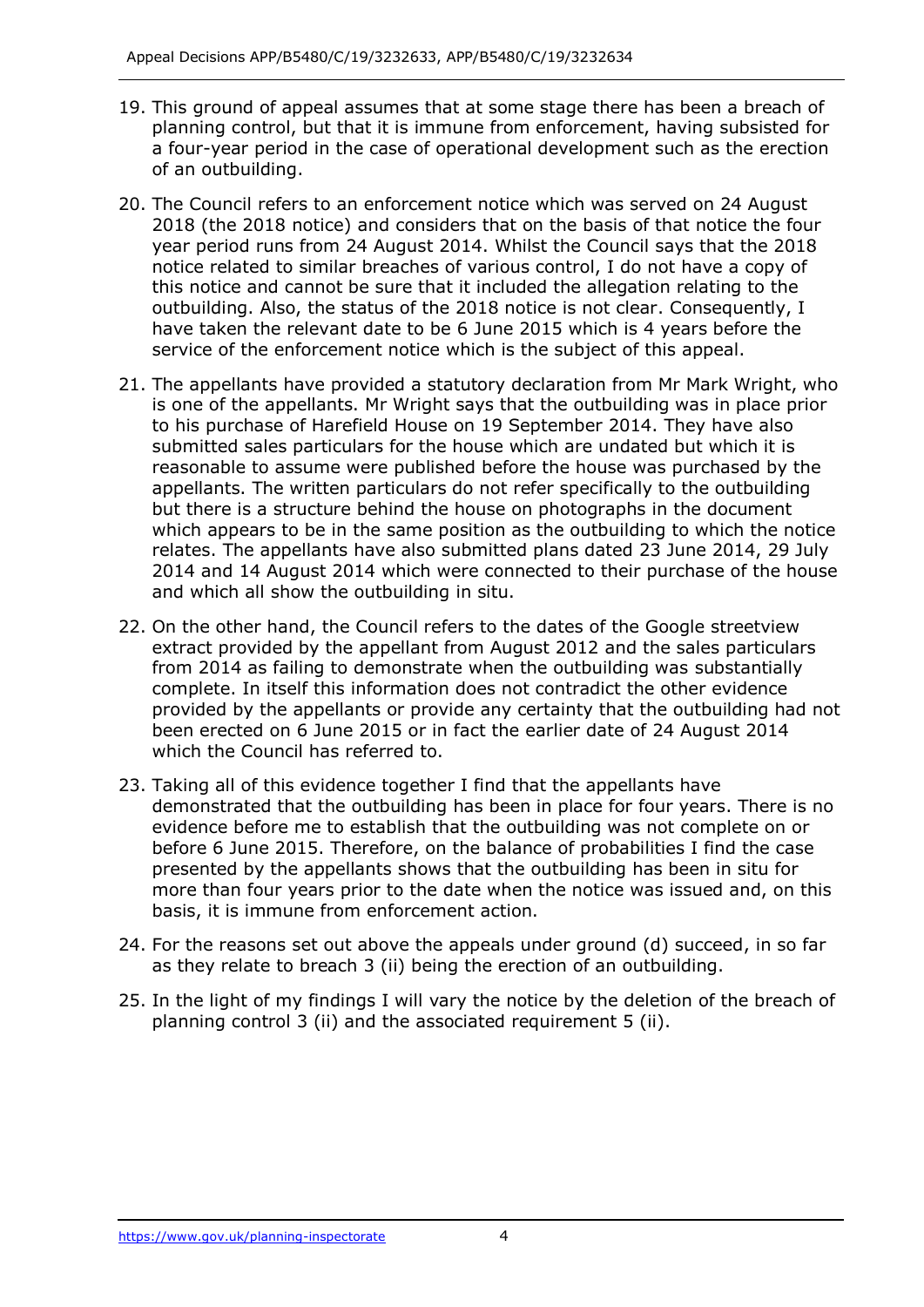# **Ground (a) and the Deemed Planning Application (DPA) (Appeal A only)**

 26. An appeal under ground (a) is on the basis that in respect of any breach of planning control which may be constituted by the matters stated in the notice, planning permission ought to have been granted.

# *Main Issues*

- 27. On the basis that I have corrected the notice, as a result of my reasoning on ground (d), the outbuilding no longer forms part of the allegation of the breaches of planning control. Therefore, ground (a) and the DPA fall to be considered on the basis of the change of use of the blue land only. Consequently, the main issues are:
	- • Whether or not the development is inappropriate development in the Green Belt having regard to the National Planning Policy Framework (the Framework), including any relevant effects on the openness of the Green Belt, and with regard to any relevant development plan policies.
	- The effect of the development on Cranham Conservation Area.
	- • If the development is inappropriate, whether the harm by reason of inappropriateness, and any other harm, is clearly outweighed by other considerations, so as to amount to the very special circumstances required to justify the proposal in accordance with the Framework.

# *Reasons*

# *Whether Inappropriate Development/effect on openness*

- 28. There is no dispute between the parties that the site lies within the Green Belt. Policy 7.16 of the London Plan protects the Green Belt from inappropriate development and Policy DC45 of the Core Strategy and Development Control Policies Development Plan Document (2008) (the Core Strategy and DC Policies DPD) relates to appropriate development in the Green Belt. Policy DC45 sets out that planning permission for development in the Green Belt will only be granted for a limited range of purposes.
- 29. Policy DC45 is not consistent with the Framework which identifies a material change of the use of land as not inappropriate in the Green Belt provided that it preserves openness and does not conflict with the purposes of the Green Belt. Consequently, I have accorded Policy DC45 limited weight given this inconsistency.
- 30. The appellant suggests that the use of the blue land should be regarded as a use of land for outdoor sport and recreation. However, given the lack of any evidence to demonstrate any use other than by the appellant and his family and friends, I have regarded the use as a domestic garden i.e. for residential purposes.
- 31. The blue land is currently enclosed and forms part of the garden serving Harefield House. To the north is another house which has a rear garden of the same depth as Harefield House. To the south are the grounds of a school and to the west an open area with naturally occurring native plants.
- 32. The Framework identifies that the fundamental aim of Green Belt policy is to prevent urban sprawl by keeping land permanently open; the essential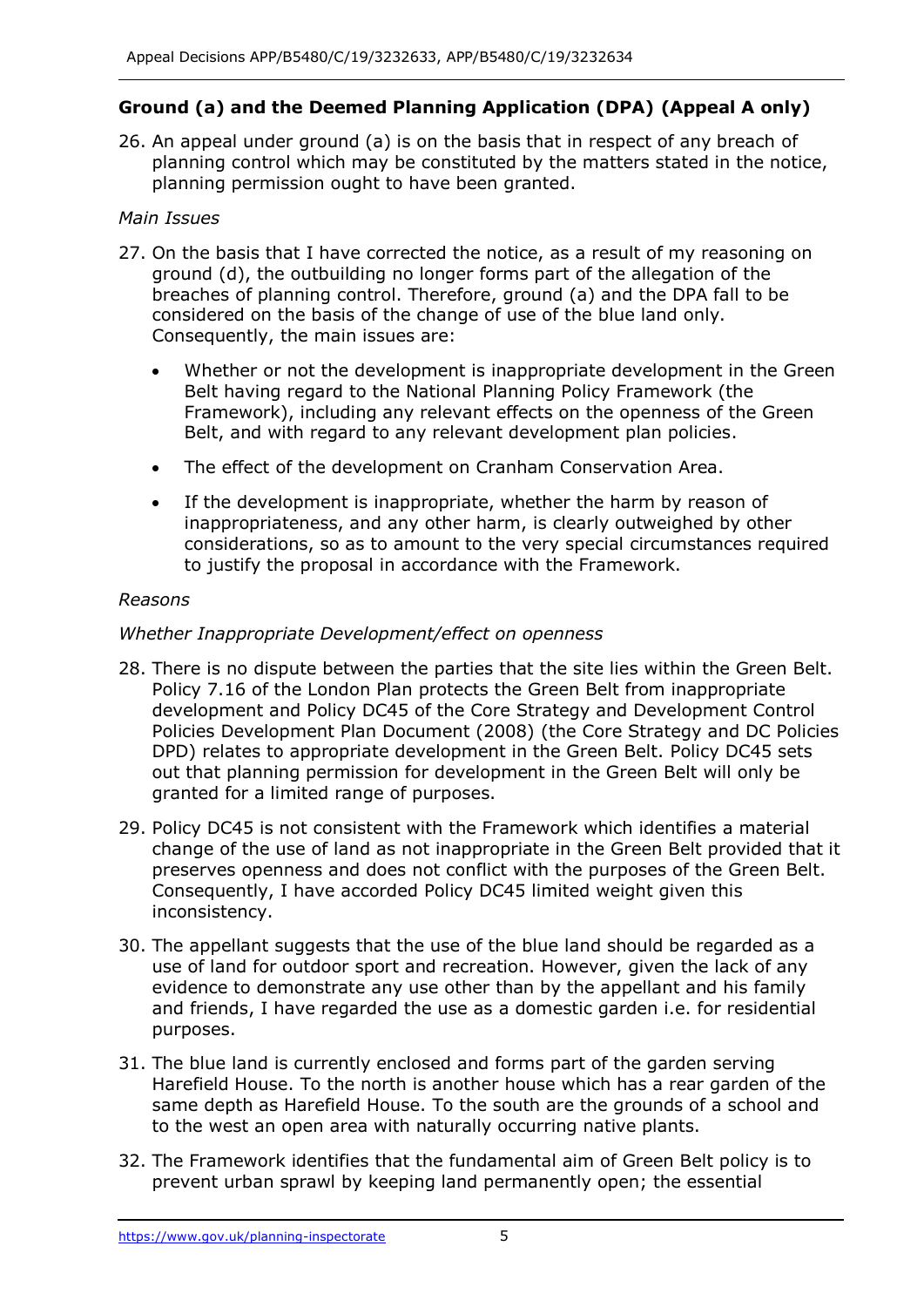characteristics of Green Belts are their openness and their permanence. Openness in terms of the Green Belt is the absence of development and has a spatial as well as a visual aspect.

- 33. The blue land is currently laid to mown grass and surrounded by hedging and it has a domestic appearance. It is not separated from the rest of the garden area by any form of fence and, although the goal posts which were on the land have been moved, the occupants of the house could bring outdoor furniture, play equipment or washing lines onto the land or landscape it with ornamental planting. Such actions would further embed its character as managed garden space as opposed to a natural area in stark contrast to the green space to the west.
- 34. The blue land is not visible from The Chase but there are views of the school playing fields from it and it is reasonable to assume that it is visible from that direction. The open area to the west does not appear to be publicly accessible, although the blue land is visible from it and also from the garden of the adjacent house, Magnolia House.
- 35. The erection of the outbuilding has led to a loss of Green Belt in spatial terms however this development is immune from enforcement action. Given that there are no other structures on the blue land the change of use has not resulted in any further loss of Green Belt in spatial terms. However, the development has led to a loss of openness in visual terms, through the domestication of the blue land. This would cause harm to and fail to preserve the openness of the Green Belt.
- 36. Setting the extent of the blue land, which appears to double the size of an already large rear garden, against the limited nature of views of it from the wider area, the harm to the Green Belt would be moderate.
- 37. In order not to constitute inappropriate development in the Green Belt the development would have to both preserve openness and not conflict with any of the five purposes of the Green Belt which are set out in the Framework. I have concluded that the change of use would not preserve the openness of the Green Belt. Overall, the development would not assist with safeguarding the countryside from encroachment which is one of the five purposes of including land within the Green Belt
- 38. I conclude that the development is inappropriate development in the Green Belt having regard to the Framework and its effects on the openness of the Green Belt. The development is therefore contrary to Policy 7.16 of the London Plan and does not comply with Policy DC45 of the Core Strategy and DC Policies DPD, to which I have attached limited weight.

#### *Cranham Conservation Area (the CA)*

- 39. There is no dispute between the parties that the blue land lies within the CA. Policies DC61 and DC68 of the Core Strategy and DC Policies DPD require new development to maintain, enhance or improve the character and appearance of the local area in general and to preserve or enhance the character and appearance of Conservation Areas in particular. Both of these policies are broadly in accordance with the Framework.
- 40. The appellant highlights that the Cranham CA Character Appraisal and Management Proposals (the CAMP) states that one of the reasons why the CA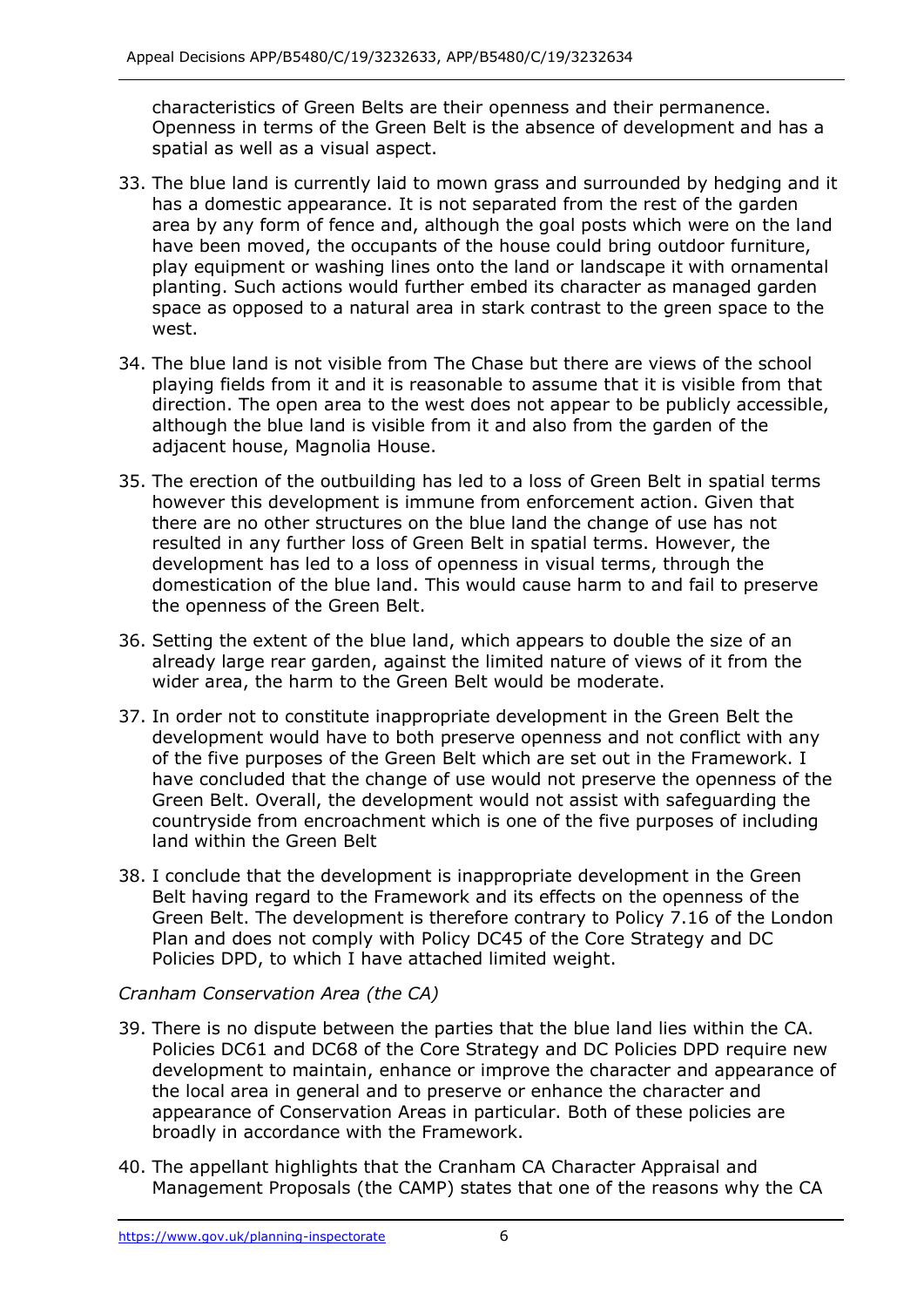was first designated was as a result of development pressure in The Chase. He also refers to the CAMP description of the narrow and heavily treed approach along The Chase providing a dramatic contrast to the views which open up at its southern end. The Council has not provided any evidence to demonstrate that the change of use would have an adverse impact on the approach along The Chase or any other elements of the CA which are referred to in the CAMP.

- 41. In terms of the impact on the CA, the blue land is screened from The Chase by Harefield House and as such, and in use as a garden, it does not contribute to the character and appearance of the lane. The CAMP emphasises the importance of a group of historic buildings which are not visible from the site and the residential use does not affect the setting of those buildings.
- 42. In summary the change of use does not have a harmful effect on the CA. As such it is not necessary for me to consider the guidance provided by Paragraph 196 of the Framework in relation to the balance of harm to a heritage asset against public benefits.
- 43. I conclude that the material change of use to for residential purposes does not have a harmful effect on the character and appearance of Cranham CA. The development is therefore in accordance with Policies DC61 and DC68 of the Core Strategy and DC Policies DPD.

### *Other Considerations*

- 44. The appellant has suggested that a condition could be imposed to remove blue land having a domestic appearance derived from the mown grass and features such as goal posts and garden furniture. permitted development rights from the blue land, which would restrict any additional built development. However, such a condition would not prevent the
- 45. On the basis of my consideration of the submissions and my site visit it appears to me that there may be an obvious alternative to the requirement to cease the use of all of the blue land. In these circumstances it is necessary for me to explore whether the alternative would overcome the planning difficulties at less cost and disruption than full compliance with the notice.
- 46. I have varied the notice to omit breach 3 (ii) relating to the outbuilding and it is not required to be removed in order to comply with the notice. However, if I were to dismiss the appeal under ground (a) and refuse to grant the DPA this would result in the cessation of the residential use of the blue land and the outbuilding which falls within it. Consequently, the outbuilding could not be used for a residential purpose and it would be a building without a use until such time as planning permission was granted for an appropriate use.
- 47. The building is located such that its front elevation aligns closely with the adjacent land which the Council identifies as forming the approved curtilage to Harefield House (the approved curtilage). It does not extend across the full width of the plot and in combination with its limited depth the outbuilding occupies a relatively small part of the blue land.
- 48. The alternative to dismissing the appeal and refusing the DPA would be to allow the appeal for that part of the blue land which is occupied by the outbuilding and grant planning permission for change of use for residential purposes for that part only. This would resolve the issue of the future use of the building saving time and expense on the part of the appellant and the Council.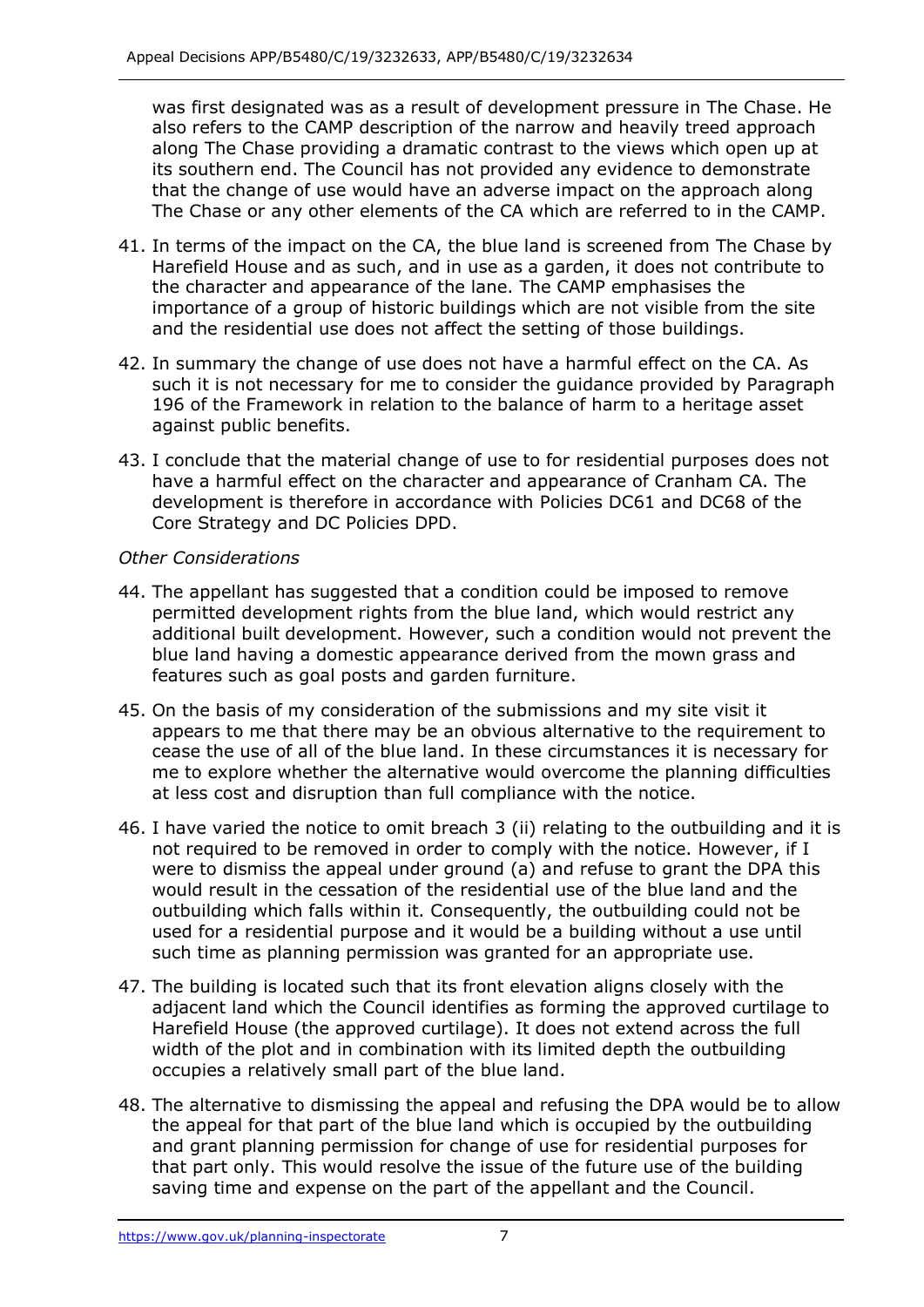- 49. The outcome of the alternative approach would be to establish a building within the Green Belt which would have a residential use. Whilst the outbuilding appears to be used as recreational space currently it is of a size and has facilities such that it could be easily converted into self-contained living accommodation. This is a form of development which is regarded as inappropriate in the Green Belt.
- 50. The Council has not submitted any planning conditions which it wishes to see imposed if the DPA is allowed. Whilst the appellant has suggested that a relevantly worded condition could be imposed restricting the use of the outbuilding, he has not provided any details of how such a condition could be phrased. In the absence of a condition which has been shown to meet the tests of being precise and enforceable I cannot be assured that enabling the alternative approach would not result in harm to the Green Belt.

# *Green Belt Balance*

- 51. Paragraph 143 of the Framework indicates that inappropriate development is, by definition, harmful to the Green Belt and should not be approved except in very special circumstances. The Framework goes on at paragraph 144 to indicate that substantial weight should be given to any harm to the Green Belt and very special circumstances will not exist unless the potential harm to the Green Belt by reason of inappropriateness, and any other harm resulting from the proposal, is clearly outweighed by other considerations.
- 52. I have found harm to the Green Belt by way of inappropriateness. Although I have not found harm in terms of the impact of the development on the CA, this has a neutral effect on the balance. There are no arguments before me in support of the proposal, which clearly outweigh the harm that I have identified in relation to the Green Belt. Consequently, the very special circumstances necessary to justify the proposal do not exist. Therefore, the proposed development conflicts with the Green Belt protection aims of the Framework.

# *Conclusion in respect of ground (a) and the DPA*

 53. For the reasons given above, I conclude that the appeal on ground (a) should fail and the deemed planning application should be refused.

# **Ground (f) (Appeals A and B)**

- 54. An appeal under ground (f) is on the basis that the steps required by the notice to be taken, or the activities required by the notice to cease, exceed what is necessary to remedy any breach of planning control which may be constituted by those matters or, as the case may be, to remedy any injury to amenity which has been caused by any such breach.
- 55. The appellant argues that the notice should not require the removal of the fencing on the western and northern boundaries.
- 56. As I explained above S173(5) of the Planning Act 1990 (the Act) gives the power to require alteration or removal of works for the purpose of remedying constitute permitted development. the breach and this power extends to works which on their own might
- 57. Taking the notice on its face it requires the removal of fencing between Harefield House and Magnolia House. Notwithstanding the effect of Condition 8